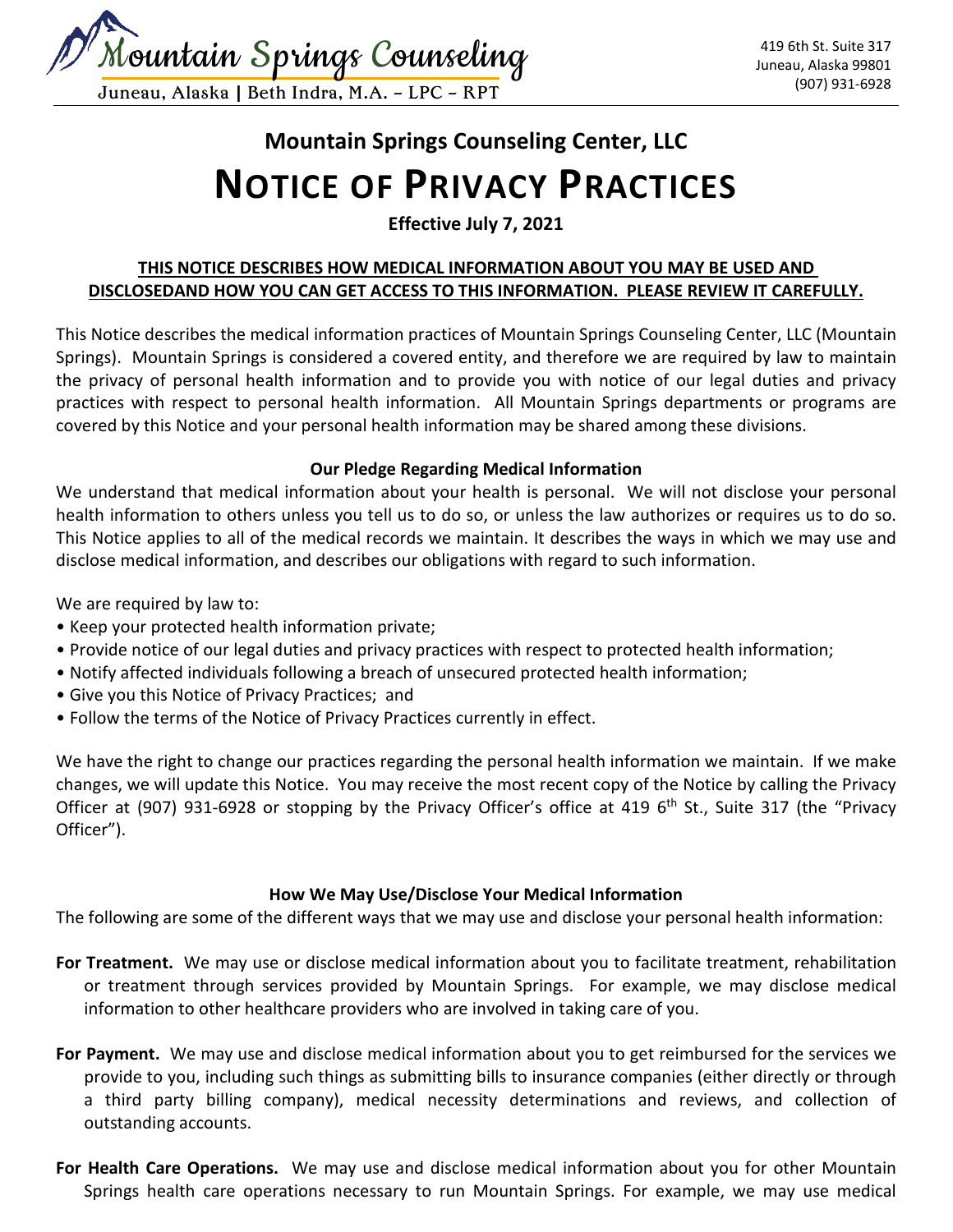Mountain Springs Counseling Center, LLC

# Notice of Privacy Practices *Effective July 7, 2021*

information in connection with: conducting quality assessment and improvement activities; licensing; personnel training programs; fraud and abuse detection programs; and general Mountain Springs administrative activities.

- **To Business Associates.** There are some services provided to Mountain Springs through contracts with business associates. Examples include accounting, legal, training, and consulting services. Information shall be made available to business associates consistent with their need to know for purposes of providing services.
- **Health Oversight Activities.** We may disclose medical information to a health oversight agency for activities authorized by law. These oversight activities include, for example, audits, investigations, inspections, and licensure.
- **As Required by Law.** We will disclose medical information about you when required to do so by federal, state or local law. For example, we may disclose medical information when required by a court order.
- **To Avert a Serious Threat to Health or Safety.** We may use and disclose medical information about you when necessary to prevent a serious threat to your health and safety or the health and safety of another person. Any disclosure, however, would only be to someone able to help prevent the threat.

#### **Other Uses and Disclosures**

We may also use and disclose your health information in the following circumstances, when permitted by law, and with only the minimum necessary information being disclosed:

- Appointment reminders
- Language interpreters
- Information about available treatments or products
- Funeral Directors/Coroners/State Medical Examiners
- Workers' Compensation
- Correctional Institutions (if you are in jail or prison)
- Law Enforcement
- Tissue and organ donation
- Disaster relief
- Military and Veterans (if you are an armed forces member)
- Responses to legally compliant court orders
- National security

Other uses and disclosures of medical information not covered by this Notice or the laws that apply to us will be made only with your written authorization. This includes the use or disclosure of psychotherapy notes, the use or disclosure of PHI for marketing, or the sale of PHI, which will require your express written authorization.

#### **Your Rights Regarding Personal Health Information**

You have the following rights regarding medical information we maintain about you: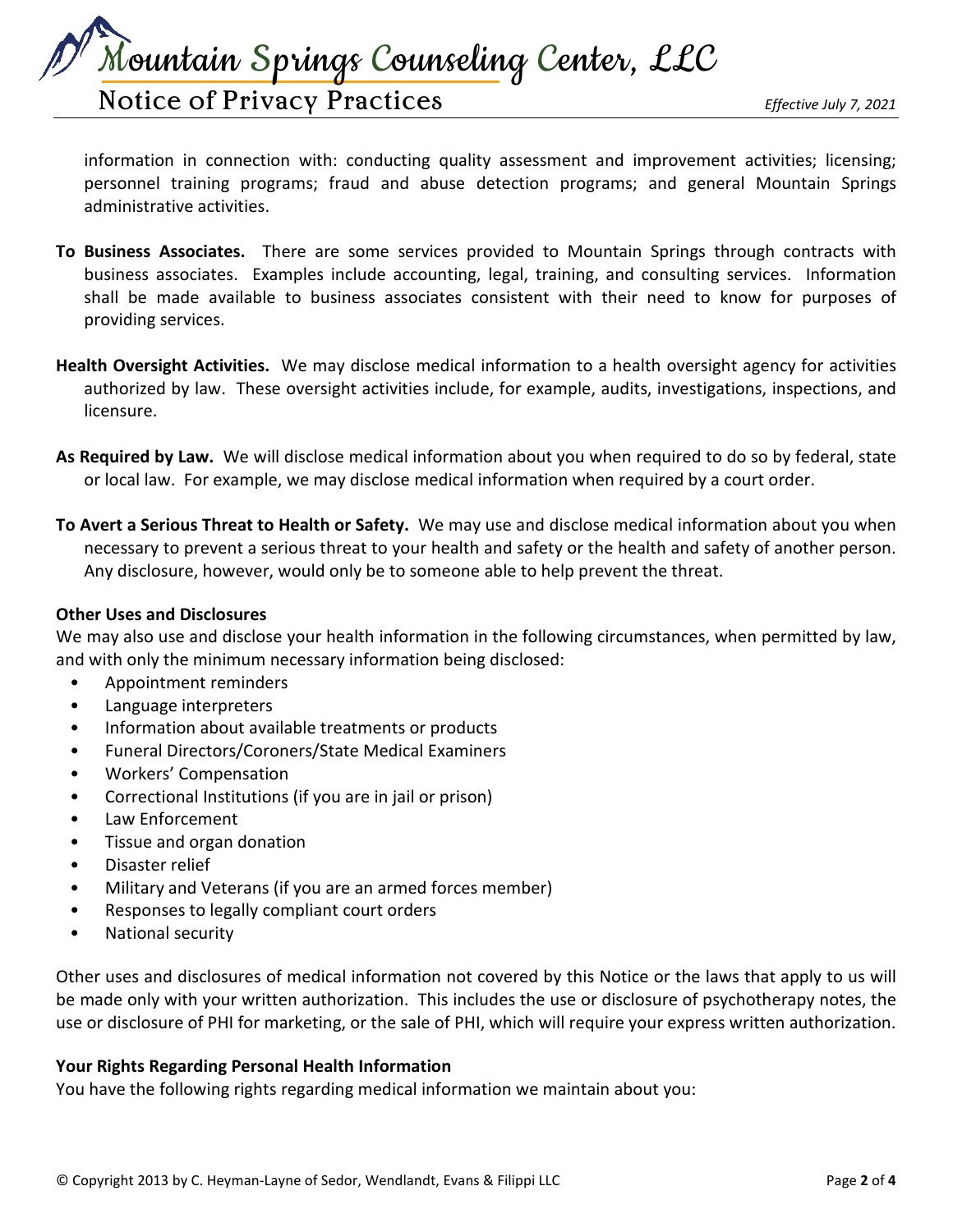Mountain Springs Counseling Center, LLC

Notice of Privacy Practices *Effective July 7, 2021*

- **Right to Inspect and Copy.** You may come to our offices and inspect and copy most of the medical information about you that we maintain. We will normally provide you with access to, or copies of, this information within 30 days of your request. We may also charge you a reasonable fee for you to copy any medical information that you have the right to access. If your records are held in electronic format, you may also obtain an electronic copy if it is reasonably available. In limited circumstances, we may deny you access to your medical information, and you may appeal certain types of denials.
- **Right to Amend.** If you feel that medical information we have about you is incorrect or incomplete, you may ask us to amend the information. To request an amendment, your request must provide a supporting reason, be made in writing, and be submitted to the Privacy Officer. If we agree to amend the information, we will generally amend your information within 60 days of your request and will notify you when we have amended the information.

We may deny your request for an amendment if does not meet the requirements listed above. In addition, we may deny your request if you ask us to amend information that: is not kept by or for Mountain Springs; was not created by us, unless the person or entity that created the information is no longer available to make the amendment; is not part of the information which you would be permitted to inspect and copy; or is accurate and complete.

• **Right to an Accounting of Disclosures.** You have the right to request a list of disclosures, where such disclosure was made for any purpose other than treatment, payment or health care operations. We are not required to give you an accounting of information we have shared with our business associates or for which you have given us a written authorization.

To request an accounting of disclosures, you must submit your request in writing to the Privacy Officer. Your request must state a time period, which may not be longer than six years or before April 14, 2003. Your request should indicate in what form you want the list (i.e. paper or electronic). The first list you request within a 12-month period will be free, and you may be charged for the cost of any additional lists. We will notify you of the cost and you may choose to withdraw or modify your request before any costs are incurred.

• **Right to Request Restrictions.** You have the right to request a restriction or limitation on the medical information we use or disclose about you for treatment, payment or health care operations. You also have the right to request a limit on the medical information we disclose about you to someone who is involved in your care or the payment for your care, like a family member or friend. For example, you could ask that we not use or disclose information about a transport or treatment we provided. We are not required to agree to your request unless the disclosure is to a health plan for purposes of carrying out payment or health care operations (not treatment purposes) and the information pertains solely to an item or service paid for fully out of pocket.

To request restrictions, you must make your request in writing to the Privacy Officer. In your request, you must describe: (1) what information you want to limit; (2) whether you want to limit use, disclosure or both; and (3) to whom the limits shall apply, for example, your spouse.